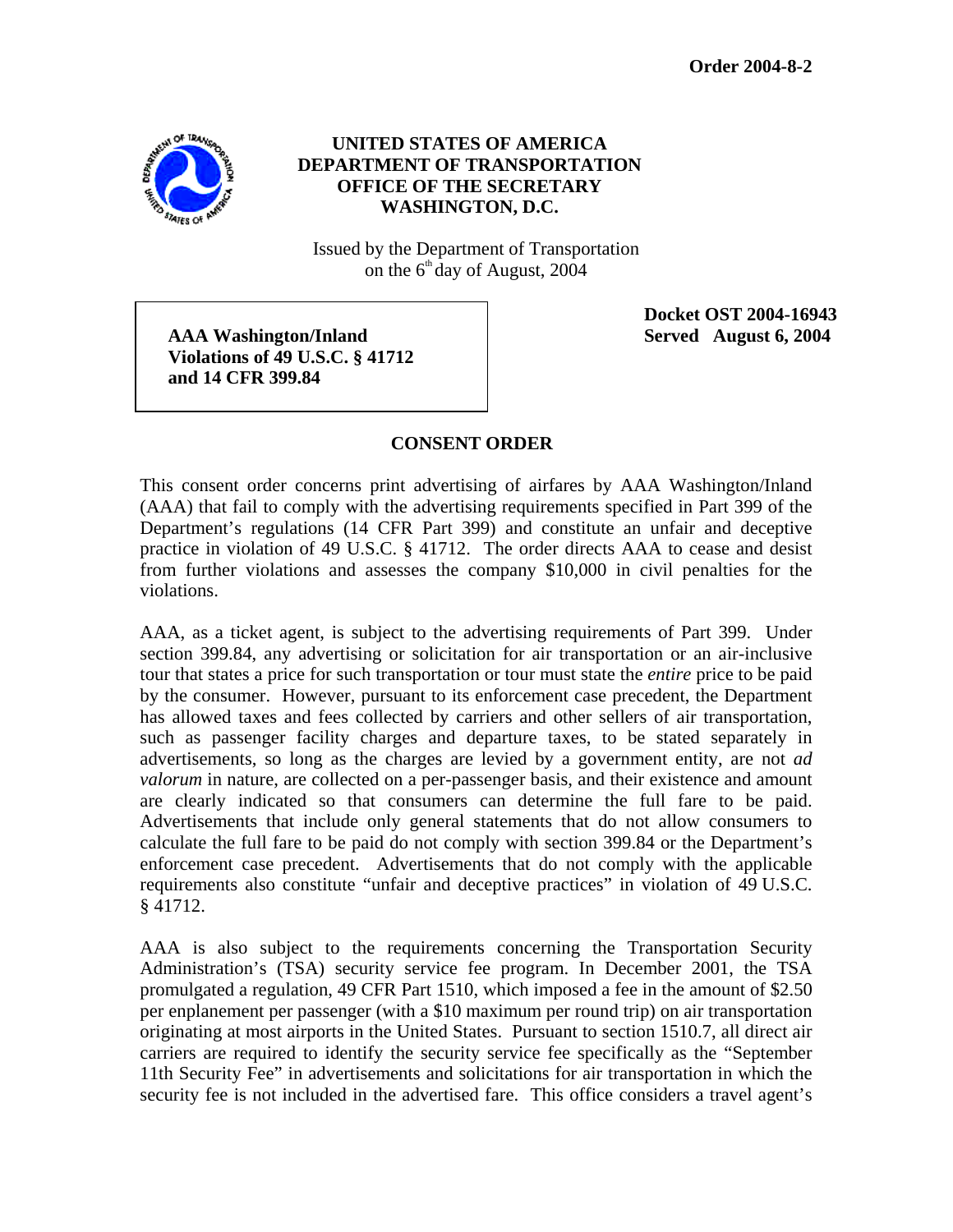failure to identify the September 11th Security Fee as required by the rule to be an unfair and deceptive trade practice in violation of 49 U.S.C. § 41712.

Between January 25, 2004, and March 17, 2004, AAA ran a series of advertisements in the *Seattle Times* in which it failed to properly disclose taxes and fees that were in addition to the advertised base air fares. Specifically, AAA advertised vacation package tours, including airfare to Hawaiian and foreign destinations, with promotional prices subject to terms disclosed in the fine print of the advertisements stating, "Gov't misc. fees/taxes and excursions not included." The advertisements failed to state the amount of the taxes and failed to properly identify the September 11th Security Fee, which was excluded from the advertised base fare. As noted above, advertisements that include only general statements that do not allow consumers to calculate the entire price to be paid violate 14 CFR 399.84 and 49 U.S.C. § 41712 and advertisements that do not properly identify the September 11th Security Fee when it is excluded from the advertised base fare violate 49 U.S.C § 41712.

In mitigation, AAA states that it had no intention of providing misleading information. AAA points out that it took steps to correct its print advertisements as soon as the matter was brought to its attention by staff of the Department. In addition, at all times during this matter, AAA notes that it has worked with the Office of Aviation Enforcement and Proceedings (Enforcement Office) staff and sought its guidance to ensure that future advertisements comply with Departmental regulations.

The Enforcement Office has carefully considered all of the facts of the case, including the information provided by AAA and the corrective measures it has adopted, but continues to believe that enforcement action is warranted. AAA, in order to avoid litigation and without admitting or denying the alleged violations, consents to the issuance of this order to cease and desist from future violations of 49 U.S.C. § 41712 and of 14 CFR Part 399.84, and to the assessment of \$10,000 in compromise of potential civil penalties otherwise assessable. Of this total penalty amount, \$5,000 shall be due and payable within 30 days of the issuance of this order and \$5,000 shall be suspended for one year following the issuance of this order, and then forgiven unless AAA violates this order's cease and desist or payment provisions, in which case the entire unpaid portion of this civil penalty shall become due and payable immediately and AAA may be subject to additional enforcement action. The Enforcement Office believes that this compromise is appropriate, serves the public interest, and creates an incentive for all ticket agents, airlines and other sellers of air transportation to comply fully with the requirements of 49 U.S.C. § 41712 and 14 CFR Part 399.

This order is issued under the authority contained in 49 CFR 1.57a and 14 CFR 385.15.

## **ACCORDINGLY,**

1. Based on the above discussion, we approve this settlement and the provisions of this order as being in the public interest;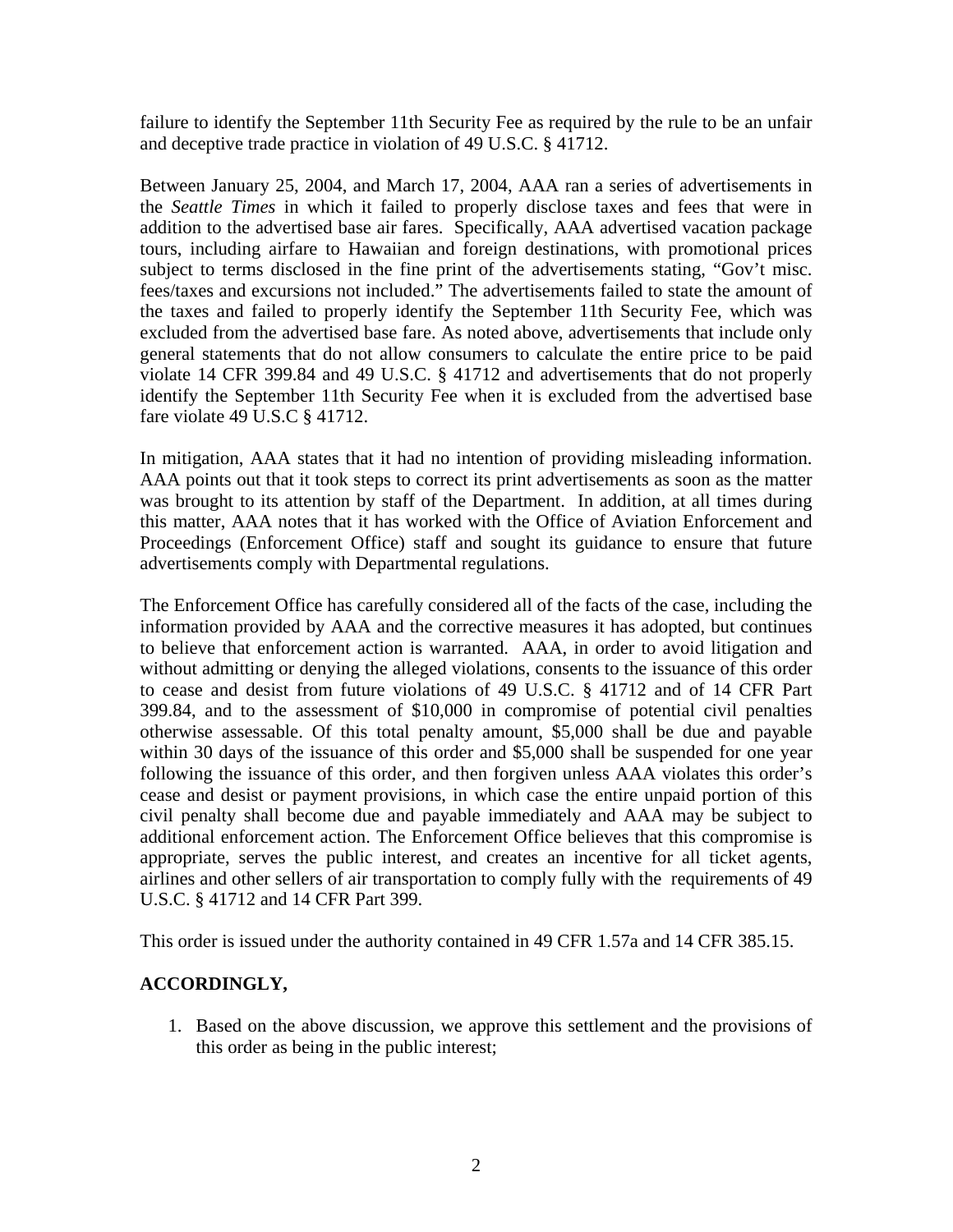- 2. We find that AAA Washington/Inland has violated 14 CFR 399.84 by causing to be published airfare advertisements that failed to state the entire price to be paid for the advertised air transportation;
- 3. We find that by engaging in the conduct described in ordering paragraph 2 above and by failing to properly identify the September 11th Security Fee in its airfare advertisements, AAA Washington/Inland also engaged in unfair and deceptive practices and unfair methods of competition in violation of 49 U.S.C. § 41712;
- 4. AAA Washington/Inland and all other entities owned and controlled by, or under common ownership and control with AAA Washington/Inland and their successors and assignees, are ordered to cease and desist from future violations of 14 CFR 399.84 and 49 U.S.C. § 41712;
- 5. AAA Washington/Inland is assessed \$10,000. In compromise of the potential civil penalties that might otherwise be assessed for the violations described in ordering paragraphs 2 and 3 above, payment of \$5,000 shall be made within 30 days of the date of issuance of this order. The remaining \$5,000 shall be suspended for one year following the issuance of this order, and then forgiven, unless AAA Washington/Inland violates this order's cease and desist or payment provisions, in which case the entire amount shall become due and payable immediately and AAA Washington/Inland may be subject to additional enforcement action. Failure to pay the compromise assessment as ordered will subject AAA Washington/Inland to the assessment of interest, penalty, and collection charges under the Debt Collection Act, and possible enforcement action for failure to comply with this order; and
- 6. Payments shall be made by wire transfer through the Federal Reserve Communications System, commonly known as "Fed Wire," to the account of the U.S. Treasury. The wire transfer shall be executed in accordance with the instructions contained in this order.